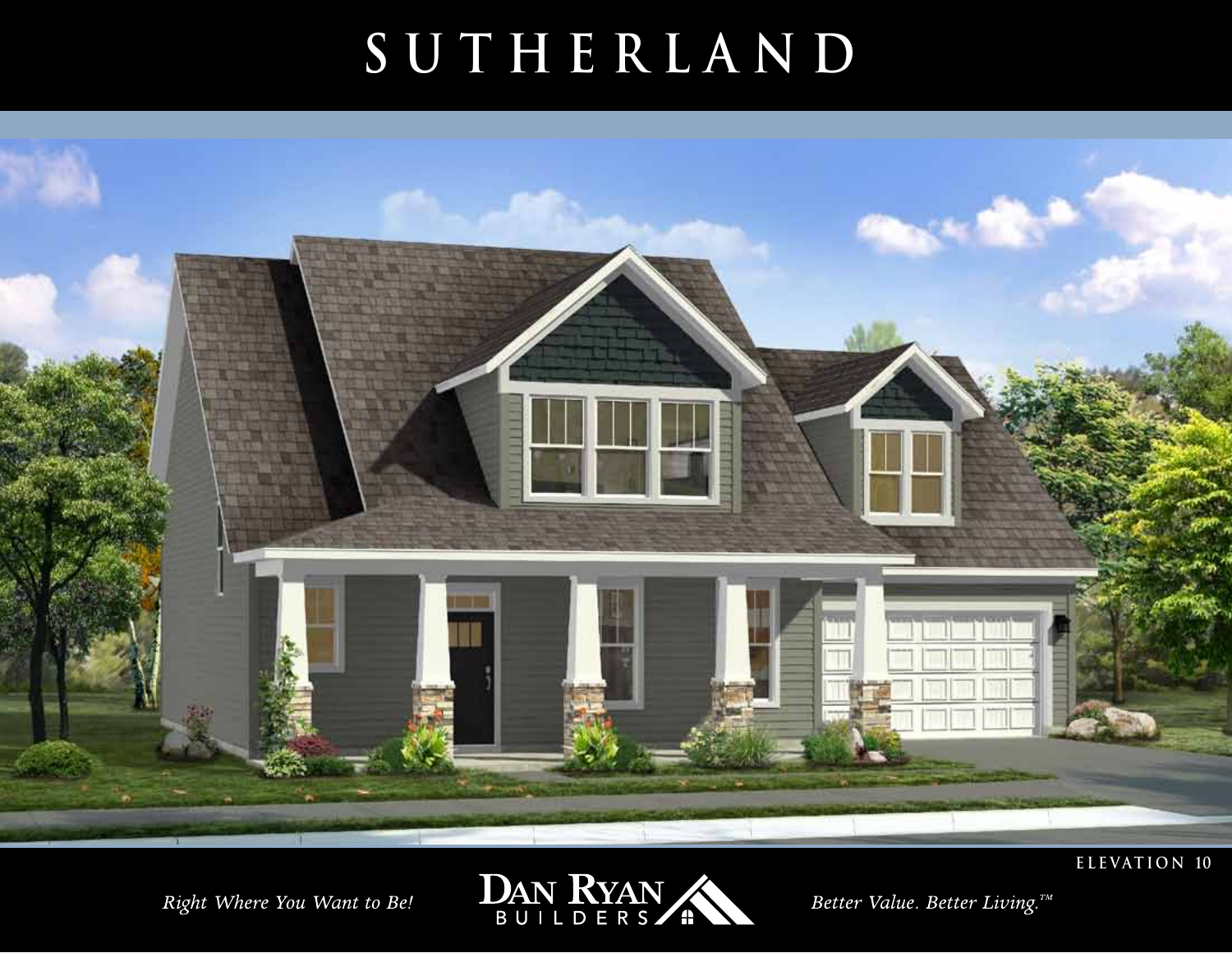

**ELEVATION 1 ELEVATION 7**









**ELEVATION 11 ELEVATION 12 ELEVATION 13** 

**(SHOWN WITH OPT. 12" OVERHANGS)**

Right Where You Want to Be!

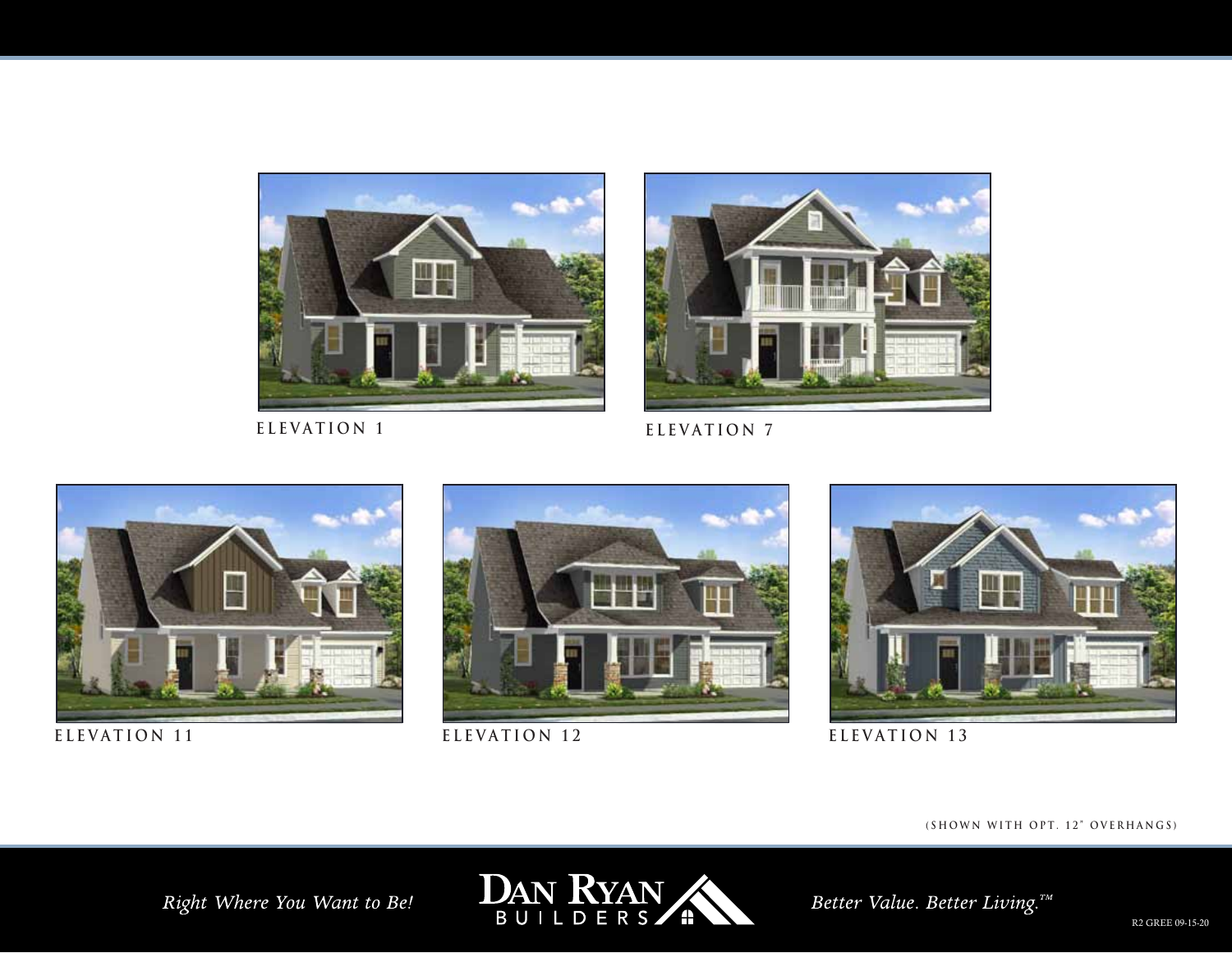# **SUTHERLAND**



FIRST FLOOR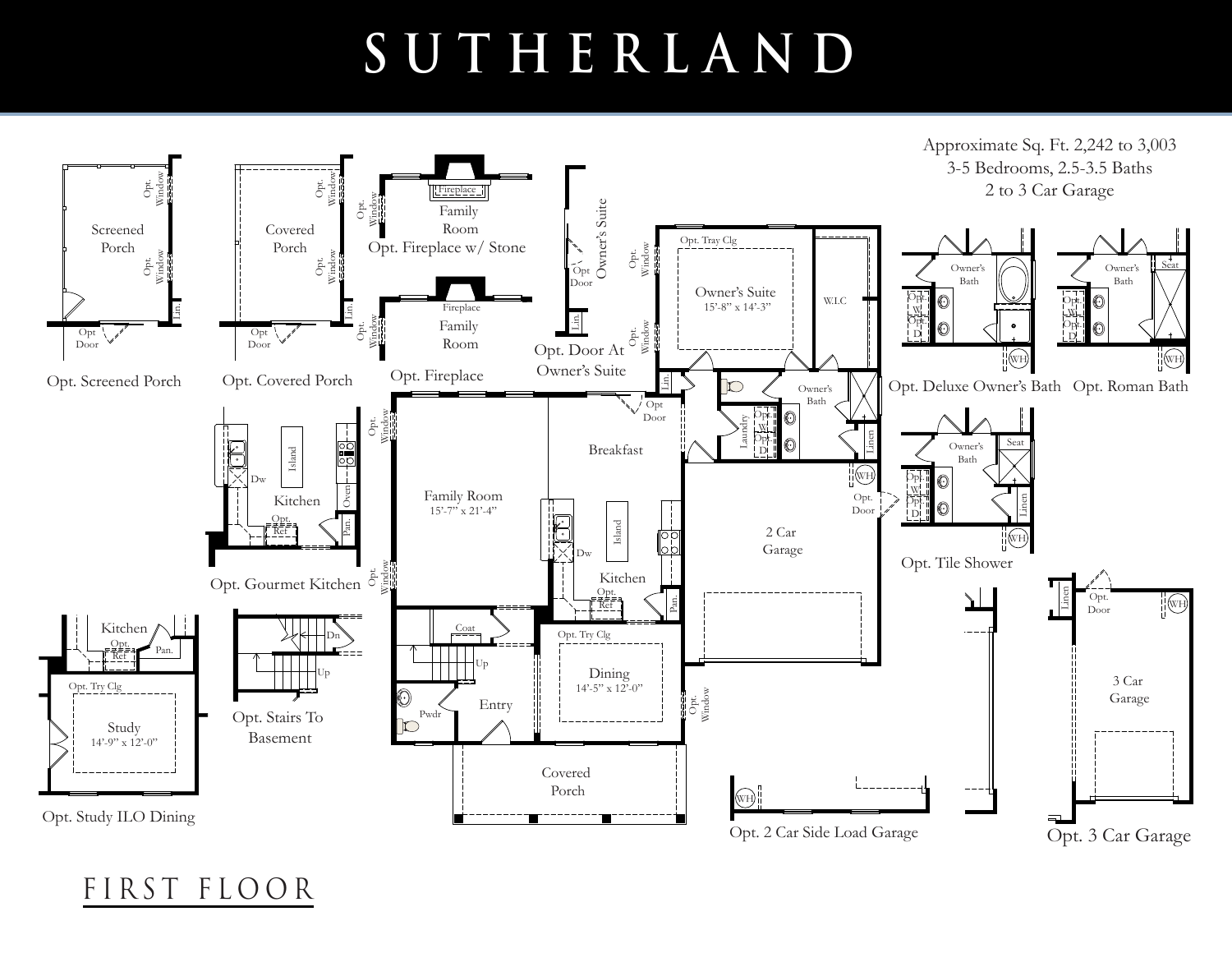

### SECOND FLOOR

Opt. Bedroom #5

\*THIS BROCHURE IS DESIGNED TO SHOW THE GENERAL LAYOUT OF SPECIFIC FLOOR PLANS. ALL IMAGES ARE ARTIST RENDERINGS PROVIDED FOR ILLUSTRATIVE PURPOSES ONLY AND ARE NOT A PART OF A LEGAL CONTRACT. Floor plans are not to scale, and may depict optional features that are not included in base home pricing and are noto be construed as contractual standards. Not all optional feature shown.Floor plans and optional features (including, without limitation, specifications, materials, features, and pricing there of) are subject tochange without notice. Floor plans and optional features offered vary by comm please check with a sales representative for your specific community to confirm whether particular floor plan is available, and what particular options are standard and what may be otherwise available. All dimensions/squar

Right Where You Want to Be!